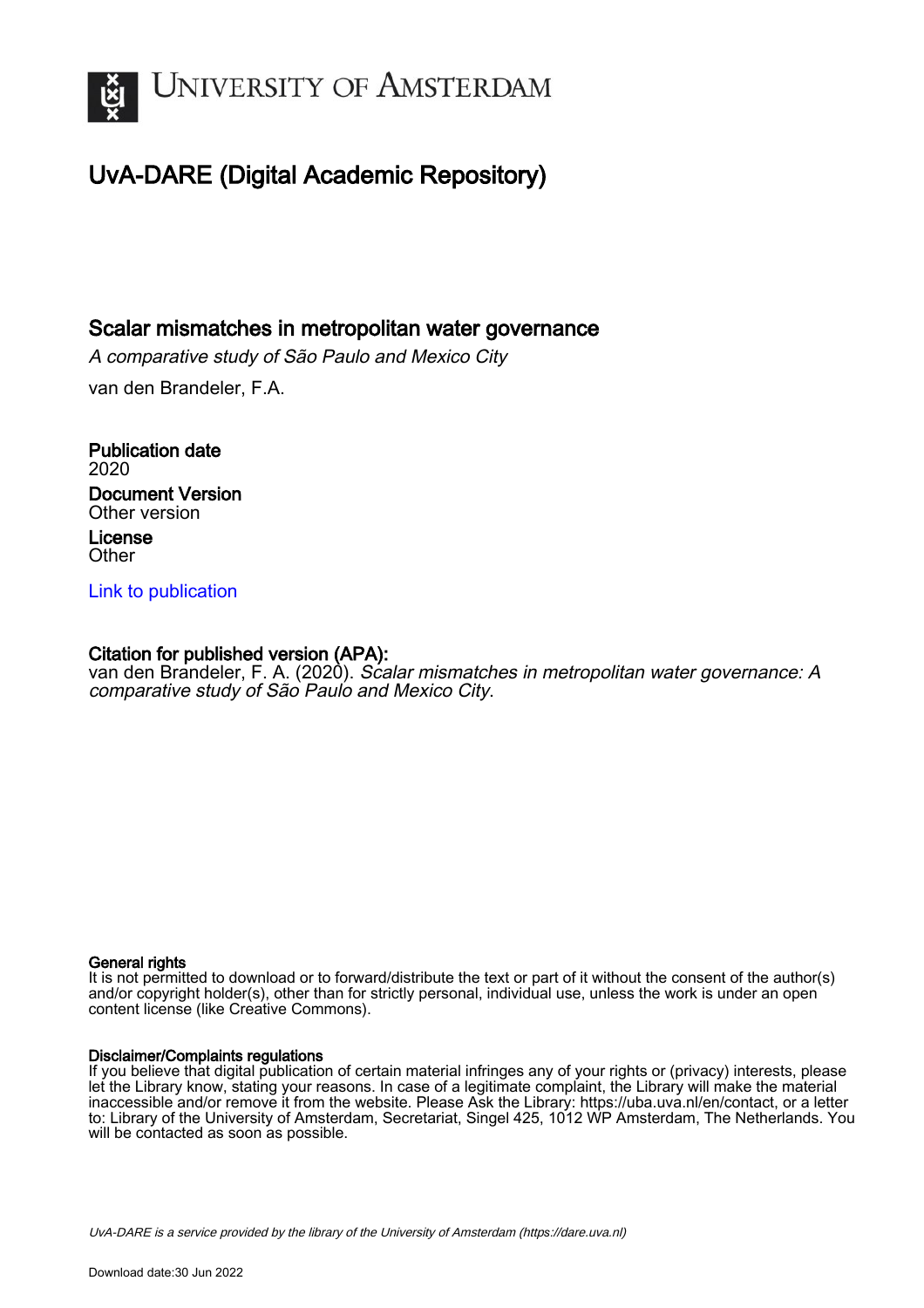## **3. URBAN WATER GOVERNANCE**

#### 3.1 INTRODUCTION

This chapter explores the literature on urban water governance.<sup>14</sup> It addresses the secondary research question: What does the literature on urban water governance tell us about how to understand and address metropolitan water challenges? I address this question through a literature review and content analysis. First, I examine the evolution of urban water governance over time, in particular the paradigmatic shift towards more integrated and sustainable approaches to water management in cities (see 3.2.1). I then describe the main characteristics of Urban Water Management (UWM) (see 3.2.2), as well as the main drivers, institutions and instruments influencing this approach (see 3.2.3). Following this, I debate the strengths and weaknesses of UWM using as reference the reviewed literature (see 3.3). Finally, the chapter links back to the knowledge gaps identified in 1.2.3, and provides insights from the literature on how UWM can address metropolitan water challenges are discussed (see 3.4).

#### 3.2 OVERVIEW

#### *3.2.1 EVOLUTION TOWARDS MORE SUSTAINABLE AND INTEGRATED UWM*

Urban water governance has undergone significant changes over the past decades, starting with the concept of Urban Water Management (UWM) and subsequently evolving to Integrated Urban Water Management (IUWM), Sustainable Urban water Management (SUWM), and a number of other concepts with overlapping goals.<sup>15</sup> During the  $20<sup>th</sup>$  century, modernist visions of city planning rose to prominence around the world. This reshaped UWM to reflect a technocratic approach, aiming for controlling water flows, promoting public health, safety, and property protection, while ignoring environmental considerations (Kaika, 2005; Swyngedouw, 2006; Brown and Farrelly, 2009; Farrelly and Brown, 2011; Rauch and Morgenroth, 2013; Winz *et al.*, 2014). Actions focused on bringing water in and wastewater out of the city in a centralized, hierarchical and linear manner, with less attention to upstream and downstream linkages or longer-term environmental and social impacts (Engel *et al.*, 2011; Donoso, 2014; Winz *et al.*, 2014; Jacobi *et al.*, 2015). Scholars and policymakers considered that water should circulate constantly in the city, to wash it off waste and then leave it as sewage (Swyngedouw, 2006) – a process enabled through standardized and large-scale infrastructure and technological solutions (Farrelly and Brown, 2011; GTT, 2014; Winz *et al.*, 2014).

The modernist paradigm behind UWM reinforces dichotomies that separate the city and nature (i.e. human/non-human, urban/rural, culture/nature, centre/periphery) (Zimmer, 2010; Follmann, 2016). This transpires in practice through the drawing of boundaries between ontological spheres, giving order and a framework from where to proceed (Forsyth, 2003).

<sup>&</sup>lt;sup>14</sup> This chapter draws heavily on Brandeler *et al.* (2019).<br><sup>15</sup> Other concepts include Water-Sensitive Cities and Water-Sensitive Urban Design, for instance. The literature review found SUWM and IUWM to be the dominant concepts.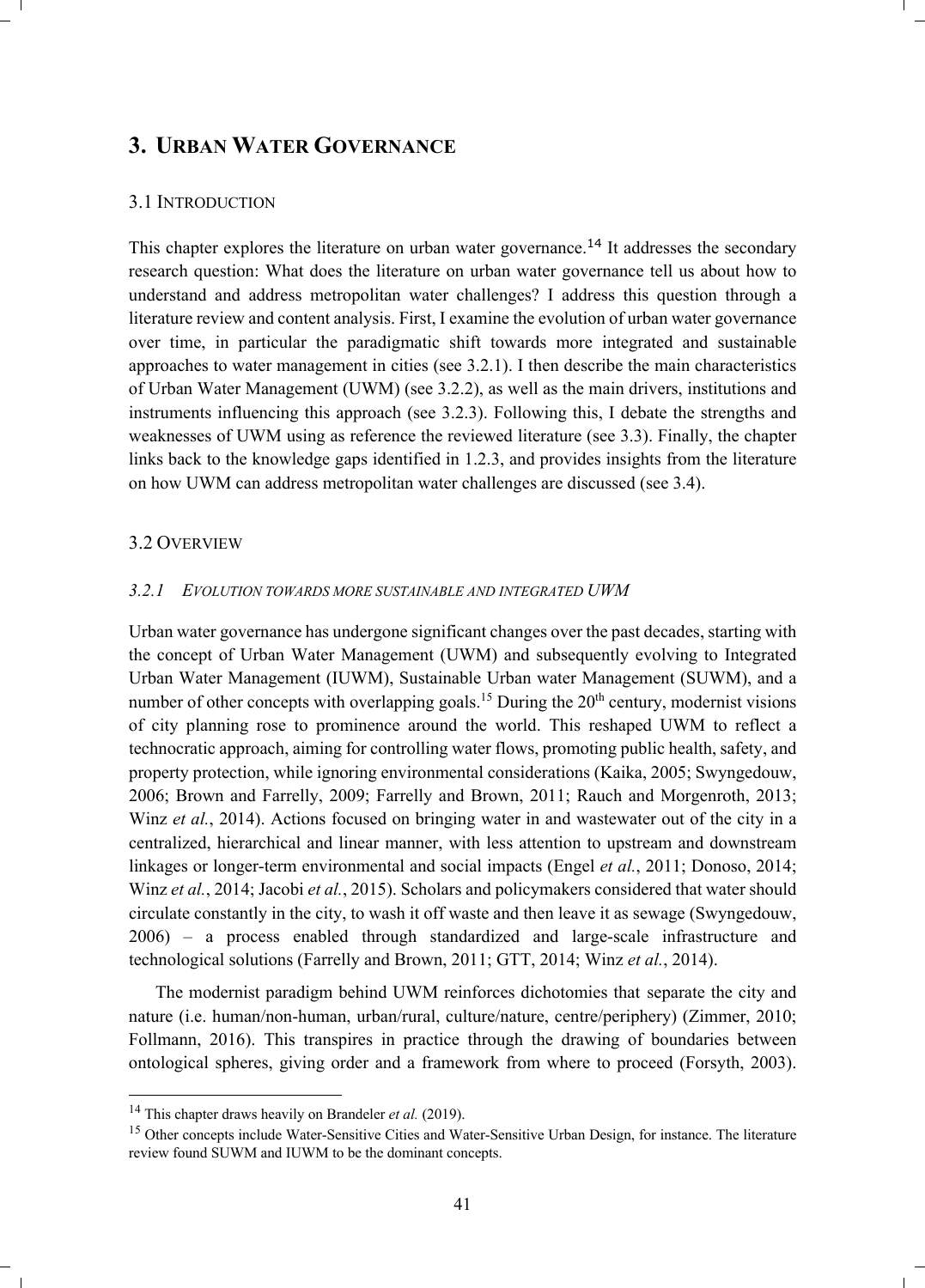Land use planning institutionalizes boundary-making as it "formalizes the separation between nature and abstract space through the written codes of legal statute and professional conduct which impose a site-based, rather than system-based, narrative structure on its treatment of the environment" (Whatmore and Boucher, 1993: 169). While land use planning addresses the physical space, it often leaves out ecological processes and the fluidity of multiple relations between different spaces and places (Murdoch, 2006: 127).

The Political Ecology scholarship is critical of conventional UWM and highlights the tension between the 'modern' and 'non-modern' by arguing that the separation between the 'natural' and the 'social' will be undermined by ecological relations, as nature will eventually overcome human society and disrupt economic and social relations (Murdoch, 2006). It also illustrates how urban works and UWM create mechanisms of exclusion to access adequate quantities of potable water (Swyngedouw, 2006). This remains stark in cities of the Global South, where the urban elites often live in permanently irrigated tropical gardens, while the poor live in urban deserts.

Since the 1990's, the urban water literature has shifted towards a greater emphasis on social, cultural, environmental and economic aspects (Winz *et al.*, 2014). In recent years, the concept of Integrated Urban Water Management (IUWM) has emerged to help policymakers and local governments think about urban water. IUWM is nested within the broader framework of IWRM (Bahri, 2012), and is aligned with the 'sustainable development' paradigm formalized by Agenda 21 at the 1992 UN Earth Summit (Gabe *et al.*, 2009). IUWM is defined as a "participatory planning and implementation process, based on sound science, which brings together stakeholders to determine how to meet society's long-term needs for water and coastal resources while maintaining essential ecological services and economic benefits" (GDRC, 2015: 1).

IUWM promotes a holistic view of the urban water cycle, with a coordinated and flexible mode of strategic planning, and decision-making processes that must involve broad stakeholder participation (Brown, 2005; Varis *et al.*, 2006; Closas *et al.*, 2012). The participation of marginalized communities and the inclusion of gender issues aim to enhance equitable access to water (GDRC, 2015).

Parallel to IUWM, scholars also developed SUWM (Sustainable Urban Water Management), an approach that also departs from traditional UWM through a focus on the urban water cycle, emphasizing adaptation, decentralization, participation and integration (Brown and Farrelly, 2009; Daigger, 2011; Marlow *et al.*, 2013). SUWM considers water a central element of sustainable urban areas and a potential starting point for urban planning (Daigger, 2011). This requires that water professionals and urban planners become strategic partners. This view promotes a circular rather than linear approach to managing the urban water cycle, one where water is collected to respond to urban demands, treated to meet quality requirements, distributed to end users, collected again as wastewater and treated for reuse (Daigger, 2011). This combines large, centralized infrastructure with alternative, local and distributed technologies and participation (Van de Meene *et al.*, 2011; Younos, 2011; Closas *et al.*, 2012). However, the emphasis is particularly on local level, infrastructure-oriented initiatives (Marlow *et al.*, 2013; Rietveld *et al.*, 2016). Integrating infrastructure and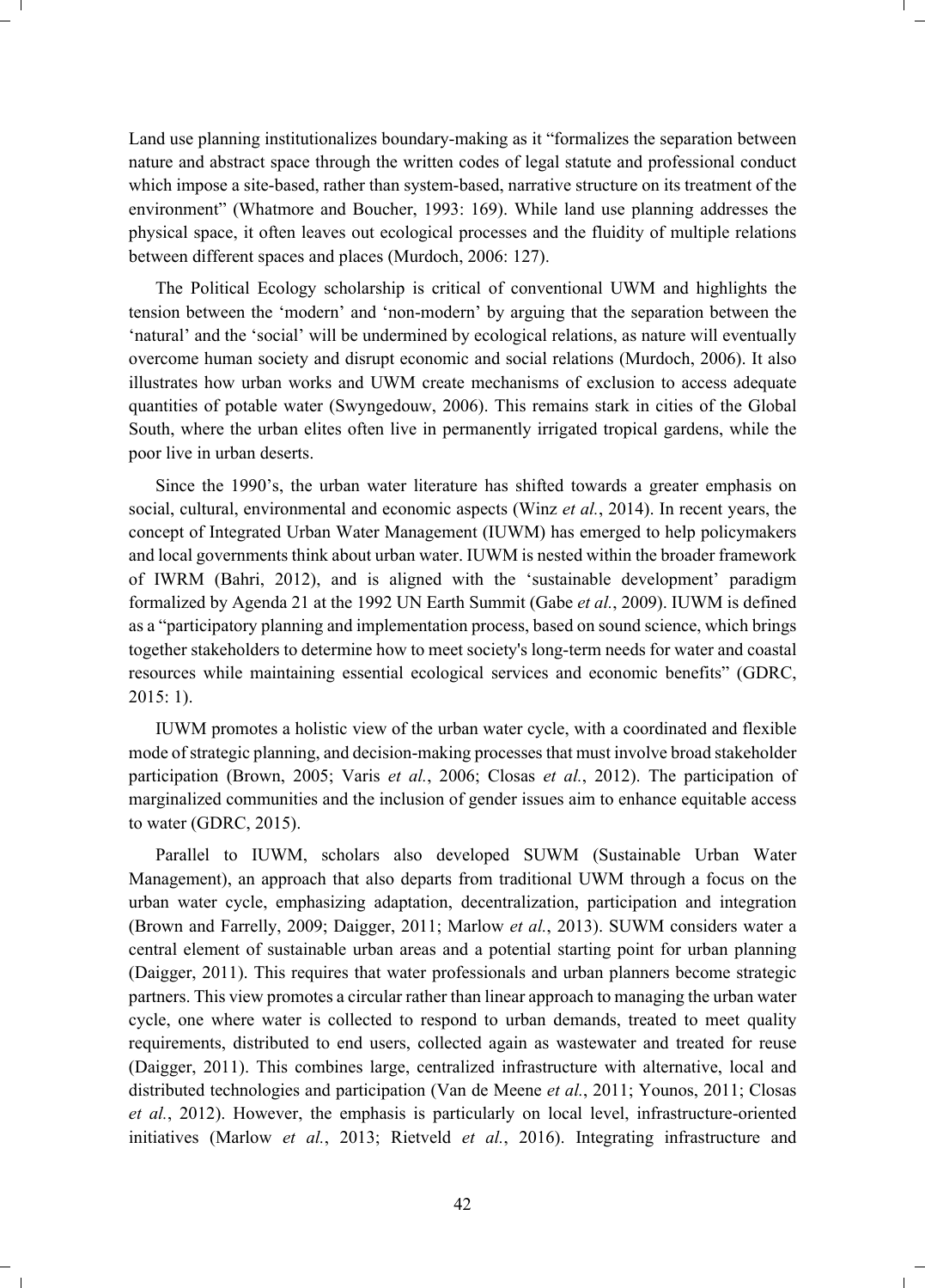biophysical systems (e.g. stormwater treatment and rainwater harvesting systems) requires considering social, economic, environmental and political contexts (Vlachos and Braga, 2001; Mitchell, 2006; Brown and Keath, 2008). In addition, it requires changing the existing (traditional) management structure, which will involve institutional reform (Daigger, 2011). The barriers to transitioning to SUWM are more often socio-institutional than technological (Brown and Farrelly, 2009).

Along with the shift from modernist to sustainable and integrated approaches to UWM, the end of the 20th century also experienced an evolution from state led UWM towards private management, inspired by neoliberal principles. Neoliberalism promotes a shift from "state responsibility for providing services to provision of services by private economic actors in which the role of the state is limited to enabling and regulating" (Ahlers *et al.*, 2014: 3). It is also associated with liberal notions of state reform, where decentralization reduces the burden of inefficient central bureaucracies and market incentives lead firms to incorporate the economic value of water into production costs (Abers and Keck, 2013: 50–51). Under this approach, UWM embraces full cost pricing, competition and privatisation (Bakker, 2002; Van de Meene *et al.*, 2011). Although there are claims that market governance aims to allocate resources efficiently and empower citizens (Pierre and Peters, 2000), this market-driven approach has also been criticized for leading to private monopolies, restrictive contracts limiting citizen access to previously accessible water resources and institutional fragmentation (Van de Meene *et al.*, 2011). In recent years, municipalities and regions have been remunicipalising water services in areas where these had been privatized (Parker and Sewell, 1988; Bakker, 2002, 2003; McDonald, 2018).16 This trend is far from uniform however, with forms of re-municipalisation that are autocratic (i.e. aimed at enhancing control by a ruling elite), highly marketized (i.e. focused on market-based performance indicators), or observing social democratic principles (i.e. committed to promoting social and economic justice), among others (McDonald, 2018).

#### *3.2.2 MAIN CHARACTERISTICS OF UWM AND IUWM/SUWM*

UWM and IUWM/SUWM have similarities and differences in their goals, their scale of implementation, their approach to urban water, key actors and their mandates, water users, and what constitutes 'inputs' and 'outputs' of water. These are summarized in Table 3.1.

<sup>&</sup>lt;sup>16</sup> Since the turn of the 21<sup>st</sup> century, France has shifted towards the re-municipalisation of water services, defined as the transfer of water services from private companies to municipal authorities, with Paris in 2010 as the most notable case (Pigeon *et al.*, 2012; Hall *et al.*, 2013). This was spurred by corruption between large private water companies and local politicians, and a report by France's public audit body highlighting widespread lack of transparency and overcharging in the water sector (Hall *et al.*, 2013). In Paris, re-municipalisation led to economic savings and a reduced water tariff (Pigeon *et al.*, 2012; Hall *et al.*, 2013). The focus is the shift from private to public management, rather than the territorial scale of this management.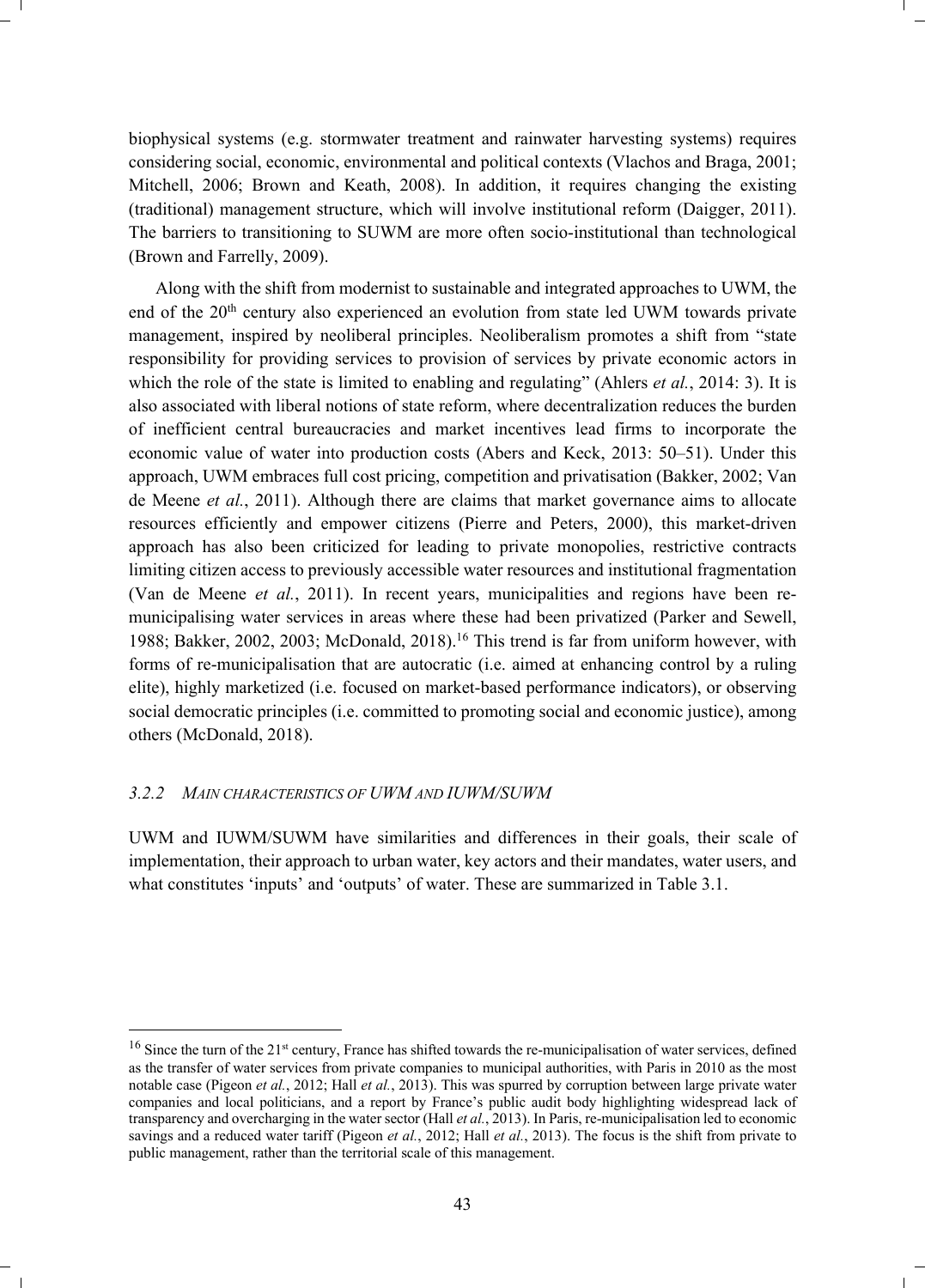| <b>Characteristics</b>                         | <b>UWM</b>                                                                                                                                                                                                                        | <b>SUWM/IUWM</b>                                                                                                                                                             |
|------------------------------------------------|-----------------------------------------------------------------------------------------------------------------------------------------------------------------------------------------------------------------------------------|------------------------------------------------------------------------------------------------------------------------------------------------------------------------------|
| Goals                                          | Affordability, universalization and<br>public health. Flood control                                                                                                                                                               | Also concerned with sustainability,<br>adaptation, human welfare                                                                                                             |
| Principle scale of<br>policy<br>implementation | Urban                                                                                                                                                                                                                             | Urban<br>Sub-basin (within municipal<br>boundaries)                                                                                                                          |
| Approach                                       | Technocratic, centralized, sectoral,<br>linear                                                                                                                                                                                    | Integrating grey and green<br>infrastructure. Combining<br>centralized and participatory,<br>traditional and alternative<br>technology, hard and soft measures               |
| Actors                                         | City departments, water utility/ies                                                                                                                                                                                               | City departments (including<br>environmental department,<br>transport), water utility/ies, civil<br>society organizations, private sector                                    |
| Mandates                                       | Drinking water, sewage collection,<br>treatment and disposal, stormwater<br>management, flood protection and<br>pollution control for diverse users (i.e.<br>domestic, commercial, industrial) with<br>divergent abilities to pay | In addition to conventional<br>mandates, they strive for synergies<br>with environmental management/<br>conservation and with other urban<br>actors (e.g. planning, housing) |
| Users                                          | All users within the urban area (mainly<br>public/urban users)                                                                                                                                                                    | All users within the urban area<br>(mainly public/urban users)                                                                                                               |
| Water 'inputs'                                 | Blue water (i.e. groundwater from<br>within urban area and surface water<br>often imported from beyond urban<br>area)                                                                                                             | Blue water, including local water<br>sources after rehabilitation and<br>rainwater<br>Greywater (i.e. treated wastewater)                                                    |
| Wastewater /<br>stormwater<br>'outputs'        | Expelled out of the urban area<br>Focus on hygiene and controlling<br>urban flood/mudslides risks                                                                                                                                 | Recycled and reused or infiltrated<br>Climate change adaptation<br>increasingly considered                                                                                   |

**Table 3.1** Main characteristics of UWM/SUWM/IUWM

*Source*: Author

**Goals**: UWM's main goals are to address the need for drinking water, sewage collection, treatment and disposal, stormwater management, flood protection and pollution control for diverse urban users (i.e. domestic, commercial, industrial). Historically, UWM has focused on affordability (in some cases, recognizing diverging abilities to pay), universalization and public health. The shift towards alternative approaches such as SUWM/IUWM reflects a concern for broader social, economic and environmental outcomes than improving water quality and quantity (Gabe *et al.*, 2009; Maheepala, 2010; Daigger, 2011; Porse, 2013). This means recognizing the ecological functions of water, diversifying water sources, and promoting adaptation, health and human welfare, social and economic vitality, overall community improvement and stakeholder satisfaction (Maheepala, 2010; GDRC, 2015; Neto, 2016). Examples include improving urban biodiversity, exposing and rehabilitating urban water flows to create more 'liveable' cities, extending the life of urban water infrastructure, and developing green infrastructure that manages stormwater, removes pollutants and recharges aquifers (Gabe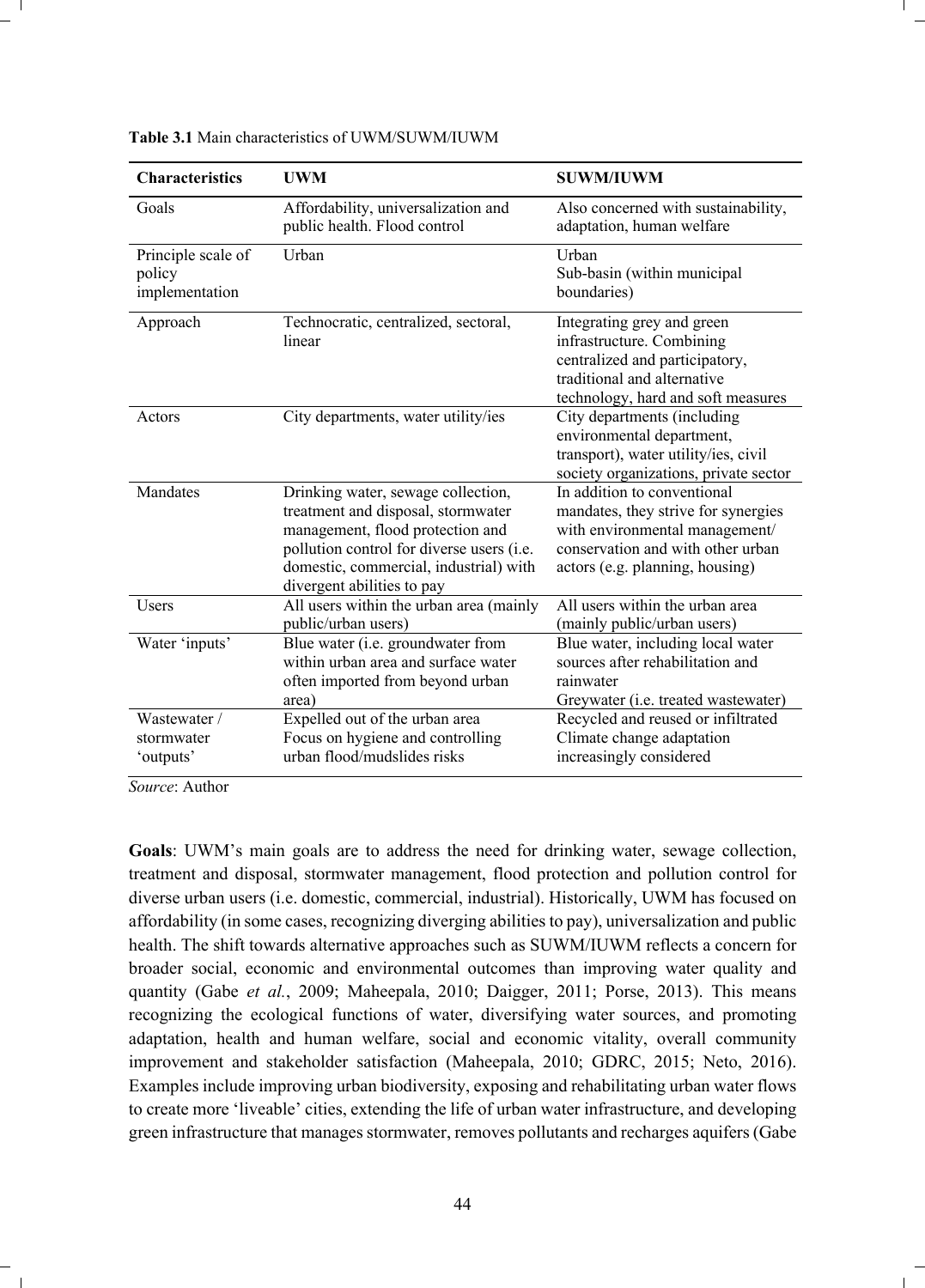*et al.*, 2009). The IUWM framework also strives for optimizing the interface between urban water and other urban sectors (e.g. housing, transportation), as well as with relevant activities beyond urban boundaries (e.g. agriculture, downstream water use) (Brown, 2005; Varis *et al.*, 2006; Closas *et al.*, 2012; GDRC, 2015).

**Spatial scale:** Scholars (Niemczynowicz, 1996; Lee, 2000; Daigger, 2011) and practitioners (Bahri, 2012; OECD, 2015b) emphasise the local level as the most appropriate for managing urban water, particularly for water services and water-related risks. This involves municipal, district and lower levels, such as the neighbourhood and household. The form of urbanization, the type of urban planning and the demand for water in urban areas and its use and discharge, requires policies at the urban scale (Jha *et al.*, 2012). The shift to IUWM/SUWM leads to an emphasis on the use of small-scale infrastructure and technology (i.e. rainwater harvesting devices, smart water systems) and community infrastructure (Gabe *et al.*, 2009; OECD, 2015b).

Water-related risks may be addressed by local actors (e.g. municipal civil defence) but certain risks require interventions by higher levels of government or multi-level responses, when drivers of risk originate beyond the local level. Similarly, water distribution in cities can be entirely under the authority of local governments (e.g. groundwater extraction within municipal borders) but often involve higher levels of government as water must be transported from parts of the basin beyond the city. Moreover, cities lack authority over the ownership of water resources and their allocation as higher levels of government generally decide *who* owns water and *how* it can be allocated to different users.

**Approach:** UWM has historically been implemented through large-scale infrastructure and technocratic, centralized management (Farrelly and Brown, 2011; Rauch and Morgenroth, 2013). UWM promotes managing different steps of the urban water cycle separately, through sectoral entities that do not coordinate the needs for water supply, environmental quality and flood management (Niemczynowicz, 1999; Abdullah and Christensen, 2004; Brown, 2008; Daigger, 2011; GTT, 2014). The result is a linear approach of taking, using and rapidly discharging water (Kayaga *et al.*, 2007; Brown and Farrelly, 2009; Barraqué and Zandaryaa, 2011; Gregory and Hall, 2011; GTT, 2014). This approach reflects the human desire to control nature and translates into flood protection infrastructure (e.g. dikes, dams), long-distance transfers of water, elevation of water with pumps and a networked water distribution system (Barraqué and Zandaryaa, 2011; Nastar, 2014).

SUWM attempts to integrate infrastructure and biophysical systems (e.g. stormwater treatment and rainwater harvesting systems), thereby considering social, economic, environmental and political contexts (Vlachos and Braga, 2001; Mitchell, 2006; Brown and Keath, 2008; Brown *et al.*, 2008). It combines large, centralized infrastructure with alternative and distributed technologies and participation (Van de Meene *et al.*, 2011; Younos, 2011; Closas *et al.*, 2012). Similarly, IUWM uses structural and non-structural measures (e.g. new knowledge and information technologies, education programmes, water pricing and regulations) (Maheepala, 2010; Iacob, 2013). This shift in approach also emphasises coordination between government levels and between different types of actors (i.e. private sector, civil society, government, educational and research institutions) (Jha *et al.*, 2012).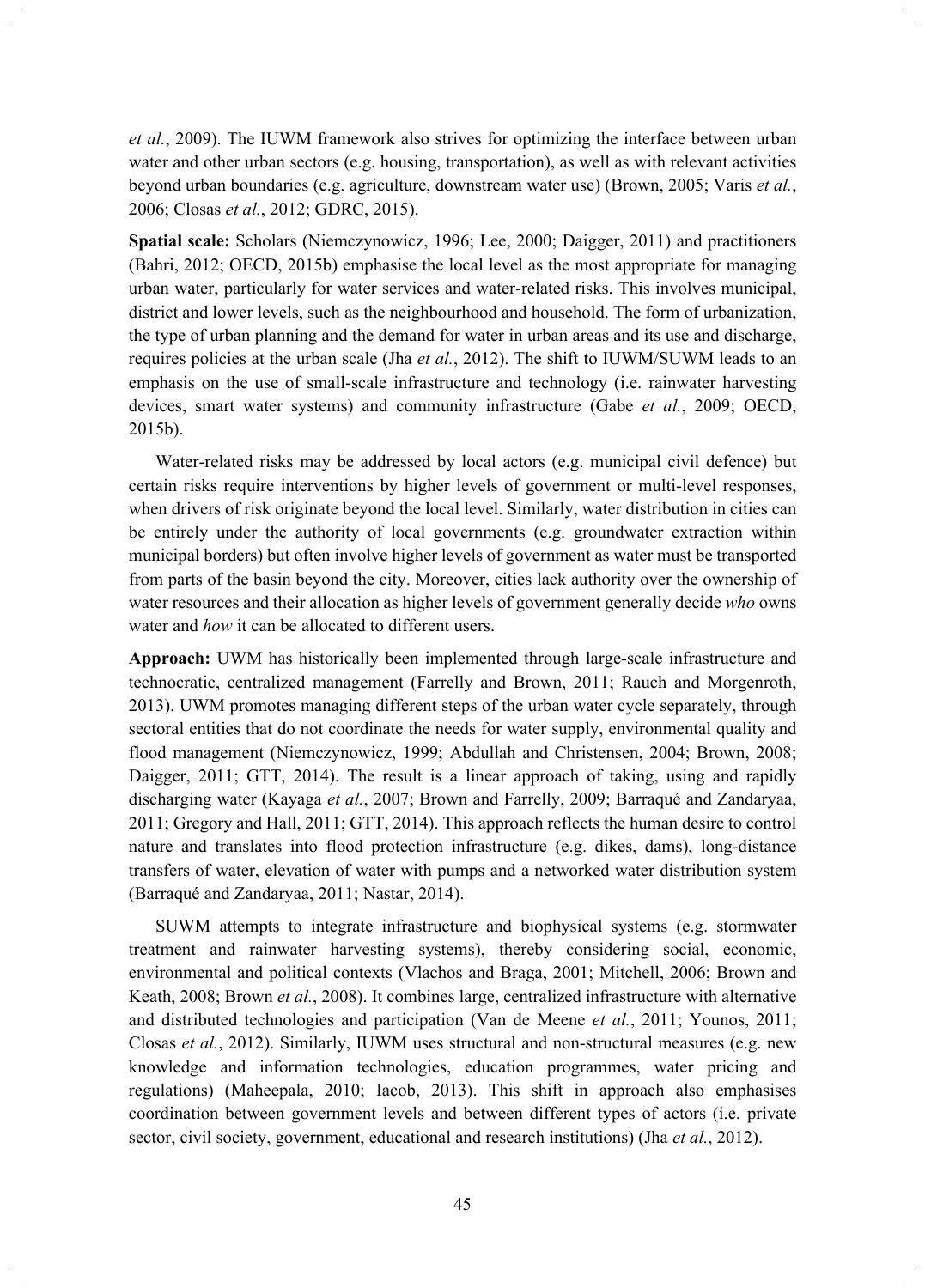**Actors:** UWM actors are generally centralized (at local or regional government level) and hierarchical (Elzen and Wieczorek, 2005; Saleth and Dinar, 2005; Farrelly and Brown, 2011; Porse, 2013), although in the Global South, informal, decentralized providers of water services also play important roles (Ahlers *et al.*, 2014), as do local and international NGOs (Brocklehurst, 2004). Higher levels of government generally design legal and regulatory frameworks and provide financing. SUWM/ IUWM promote decentralization, the devolution of administrative functions, inter-sectoral coordination, innovative funding solutions, comanagement with communities and the private sector, and flexible institutional frameworks (i.e. public-private partnerships) (Bahri, 2012; Closas *et al.*, 2012; Whitler and Warner, 2014). Within the IUWM framework, local governments are seen as well-placed to oversee urban water programmes, in combination with top-down regulatory responsibility and bottom-up user needs and obligations (GDRC, 2015).

**Mandates:** The core UWM functions are drinking water supply, sewage collection and treatment, and urban drainage (Barraqué and Zandaryaa, 2011; Engel *et al.*, 2011), supplemented by flood mitigation and control of waterborne diseases (GTT, 2014). These are often the responsibility of local governments, although they may delegate certain functions to higher levels of government or private actors or call in help from outside (e.g. to deal with disasters) (Baud and Hordijk, 2009). However, local governments are rarely in the forefront of developing policies that address these challenges (Ibid). More recent approaches to UWM promote coordination between a wider range of stakeholders, such as urban planning, and in the Global South sometimes the development community (Whitler and Warner, 2014). The IUWM/SUWM literature further advocates broadening mandates to incorporate ecosystem health, basin management, biodiversity conservation, conflicts and competing water uses, wastewater treatment and disposal, risk prevention, and integrating all urban activities (Coccossis and Nijkamp, 2002; GTT, 2014).

Since 1990, urban rivers have gained prominence in urban planning (Levin-Keitel, 2014) and urban river rehabilitation projects have multiplied (Deason *et al.*, 2010; de Haan *et al.*, 2015). Green infrastructure and Low Impact Development (LID) Best Management Practices (BMPs), such as infiltration basins, grass swales and green roofs manage stormwater runoff as close as possible to the source and reduce impacts on downstream receiving rivers (Jia *et al.*, 2013). However, such projects are usually municipal projects and rarely extend beyond city boundaries. While IUWM emphasises urban-rural relationships (Bahri, 2012), mandates are restricted to areas under the jurisdiction of the local authorities and/or water utility (Engel *et al.*, 2011). Overall, responsibilities often remain unclear, fragmented and overlapping, leading to tensions between professionals and politicians with different values and views (Brown, 2008; OECD, 2016).

**Users**: Water users within UWM are generally those who receive water from utilities for public/urban use, commerce, industry and other purposes, as opposed to users who are issued permits for water abstraction. In some cases, this may include informal users, for instance, residents of informal settlements, particularly where legal frameworks for water management have incorporated principles such as the human right to water (e.g. South Africa). In other cases, providers only serve registered consumers, as is the case of Hyderabad in India (Nastar,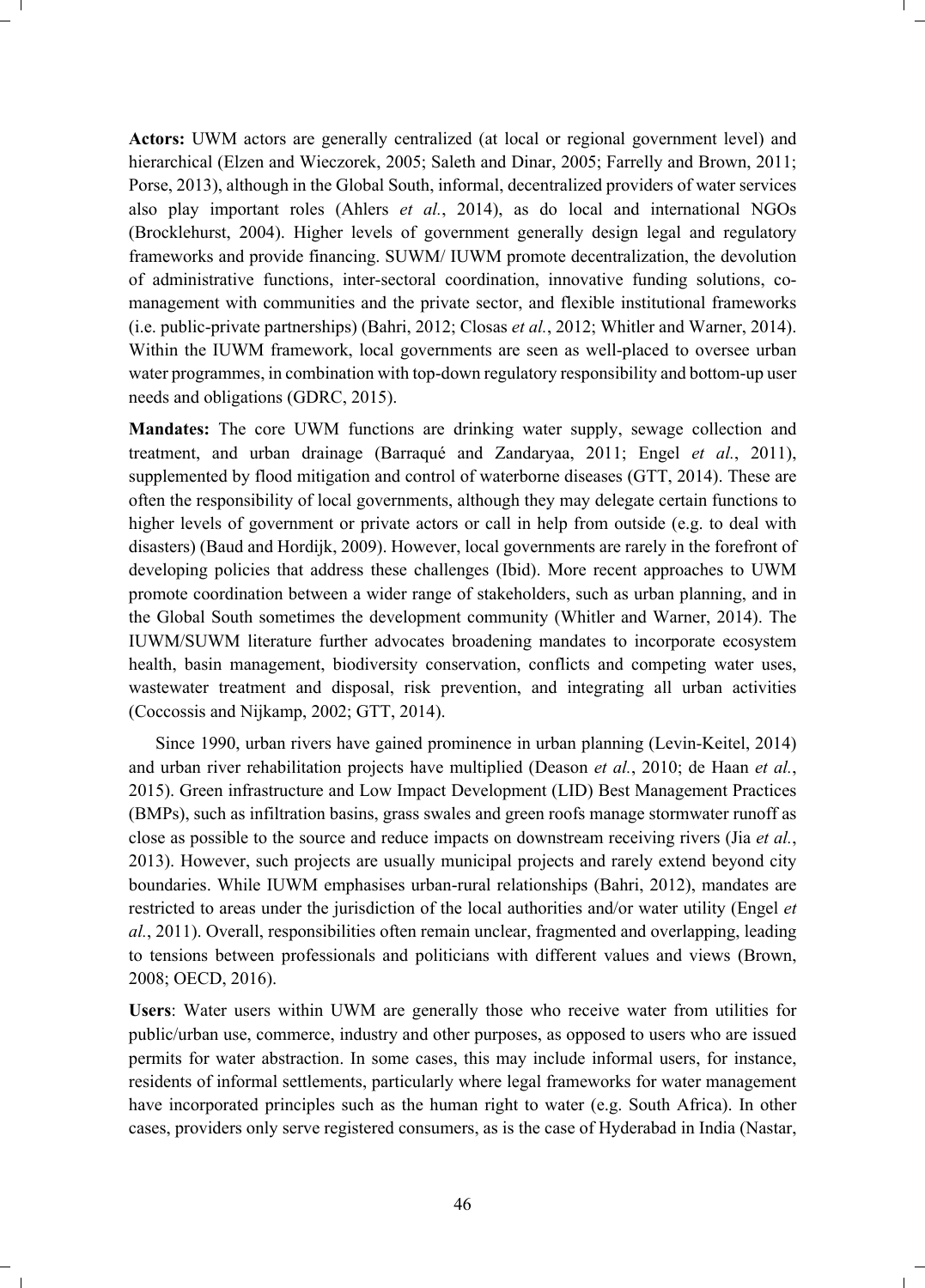2014), despite the growing recognition of the human right to water (Obani and Gupta, 2015). UWM generally prioritizes public/urban uses above other uses by higher levels of government, but this is not always accompanied by incentives at local levels for rational water use, even as urban water use has increased (Lee, 2000). Cities also attract industries and increase water demand for energy generation, recreation and irrigation in their surrounding rural hinterlands (Lee, 2000). This leads to an increase in the frequency of multiple and successive water uses, which affects river regimes and water quality (Lee, 2000).

While SUWM/IUWM highlight the need to consider upstream and downstream users, and non-urban users (Gabe *et al.*, 2009; Closas *et al.*, 2012; GTT, 2014), no specific instruments or arrangements are promoted to implement equitable water allocation among all users within a river basin. Additionally, SUWM/IUWM is increasingly recognizing ecosystems as water users, for instance through efforts to maintain the minimum ecological water requirement (EWR) (Jia *et al.*, 2011).

**Inputs and outputs:** UWM relies on a combination of surface and groundwater from within or beyond the basin, treating these as never-ending sources of water (GTT, 2014; Porse *et al.*, 2015; Conti, 2017), exhausting them until they dry up or are too contaminated for use due to inadequate pollution-control systems, and then turning to dams and inter-basin water transfers (Daigger, 2011; Richter *et al.*, 2013; OECD, 2015b). Large cities, due to their higher demand for water resources, frequently import water from sources beyond their watersheds and struggle to maintain a reliable flow (Barrios *et al.*, 2009; Daigger, 2011; OECD, 2015b). Meanwhile, IUWM/SUWM promote the use of alternative sources to water through decentralized infrastructure and technologies, such as rainwater harvesting systems and stormwater treatment, which can support aquifers, waterways and vegetation (Marlow *et al.*, 2013; GTT, 2014), and the reuse of greywater (Daigger, 2011). However, such initiatives remain scattered and limited in practice. Land use regulation and preserving catchment areas is needed for surface and groundwater sources to maintain sustainable flows, but this is less emphasized than in the IWRM/IRBM literature (see Chapter 4) (Bahri, 2012; Closas *et al.*, 2012). In part, this may be because urban water managers and city officials do not have mandates over these water producing areas.

Furthermore, grey and black waters have conventionally been seen as externalities that have to be rapidly expelled beyond the city to protect urban health, ignoring environmental sustainability, population growth, urbanization, industrialization and climate change (Kayaga *et al.*, 2007; Makropoulos *et al.*, 2008; Daigger, 2011). IUWM/SUWM approaches wastewater as an opportunity and a potential resource by including it into the urban water cycle through infrastructural and institutional integration and reusing it in industrial activities, urban irrigation and groundwater recharge (Jia *et al.*, 2005; Closas *et al.*, 2012; GTT, 2014). Wastewater can be used to extract heat and nutrients, and produce energy and soil-conditioning products (Daigger, 2011). This shift requires an overhaul of urban water and wastewater infrastructure and coordination between water resources management and urban planning (Daigger, 2011). However, combined sewers continue to affect human health and ecosystems (Porse, 2013), especially in megacities which concentrate humans and polluting activities.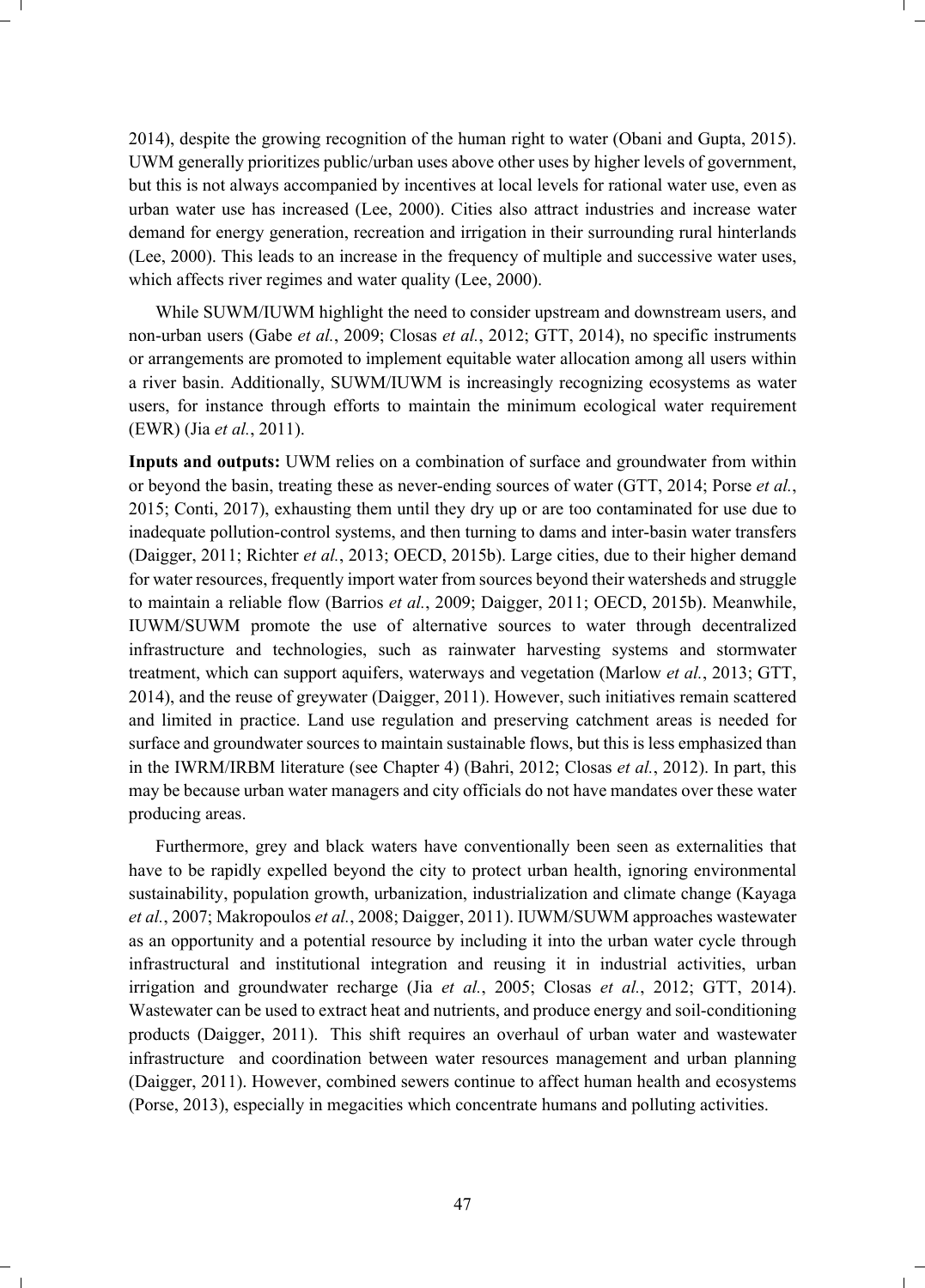#### *3.2.3 DRIVERS, INSTITUTIONS AND INSTRUMENTS*

A number of drivers shape urban water challenges, such as population growth and concentration, leading to rising demand for water for residential, agricultural and industrial use within and around the city (Lee, 2000; Darrel Jenerette and Larsen, 2006; Maheepala, 2010; Gregory and Hall, 2011; Van de Meene *et al.*, 2011). Whereas countries in the Global North face aging populations and migration from abroad, countries in the Global South have rapidly growing populations and rural-urban migration (Neto, 2016). Urbanization without proper sanitary infrastructure leads to environmental degradation and public health risks (Lee, 2000; Van de Meene *et al.*, 2011; Neto, 2016). Moreover, agricultural, urban and industrial activities that pollute supply catchments also threaten urban water (Maheepala, 2010). Meanwhile, droughts and heat waves caused by climate variability or climate change, are likely to reduce water supplies and affect water quality (Maheepala, 2010; Van de Meene *et al.*, 2011).

UWM institutions have been designed at multiple levels to address the provision of urban water services and promote measures against water-related risks. Legislation, regulatory frameworks and norms are often set at higher levels of government. However, these have not always accompanied the rapid changes and complex challenges facing urban water management (Lee, 2000). They must keep up with new developments in innovation, technology, science, and changes in mandates and policy (Farrelly and Brown, 2011). Local governments and citizens play an important role in implementing national and international legislation that shape and regulate urban water governance (OECD, 2015b).

Part of the UWM scholarship argues that institutions can only effectively address urban water challenges if users and polluters pay "adequately and justly for the services they enjoy from the water resource" (Lee, 2000: 77). This perspective grants a greater role to the private sector in the provision of urban water services, claiming that removing decision-making from political arenas will allow for more competent water and sanitation (Wat&San) utilities (Lee, 2000).

Historically, UWM was associated with "the strong professional identities and powerful elite cultures that co-evolved with water systems and flowered in isolation from other professions and society" (Sofoulis, 2011: 807). Shifting towards IUWM/SUWM also requires that institutions can evolve in contexts of rapid changes and uncertainty, and function in an integrated fashion (Porse, 2013; GTT, 2014; Braga, 2016). This involves flexible institutions and institutional arrangements that enable multiple actors to collaborate and meet a variety of objectives (Niemczynowicz, 1999; Brown and Farrelly, 2009; Floyd *et al.*, 2014; GTT, 2014). Flexibility and collaboration are crucial for large cities facing water-related challenges that are multi-dimensional, multi-sectoral and multi-regional (Tortajada, 2008). Resulting redundancies in institutional structures sometimes increases complexity, but may also lead to enhanced resilience (Lebel, 2005).

Furthermore, other institutions relevant for UWM involve laws and regulations on spatial planning and land use, such as construction, zoning, land use parcelling, sanitary control and environmental conservation (GTT, 2014). Rules regarding the delimitation and amalgamation of administrative regions also have important implications for the allocation of roles and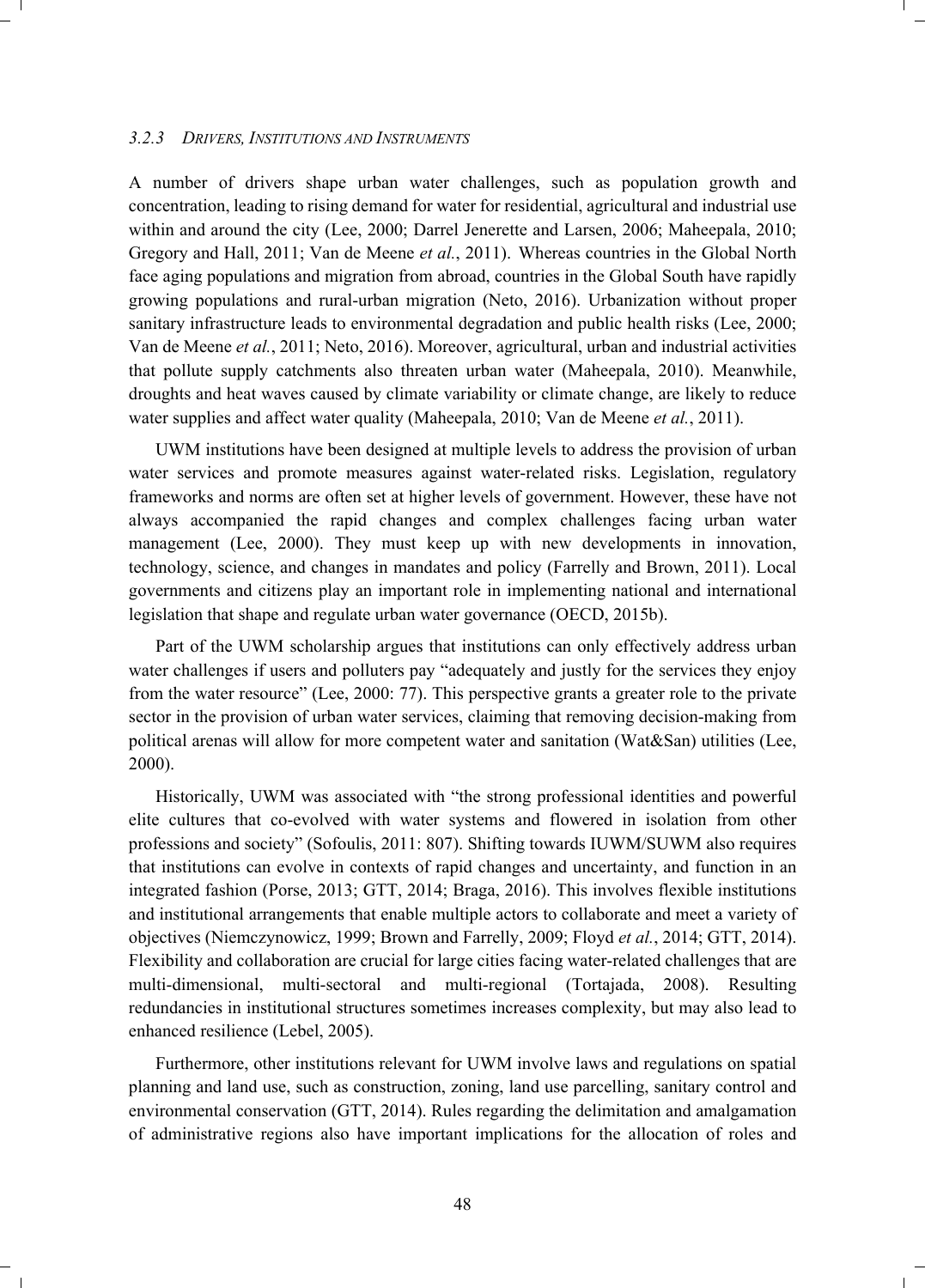responsibilities and the spatial scale at which urban water is managed (OECD, 2014). In addition, informal institutions may play an important role at household and community levels, especially in cities of the Global South where formal institutions are absent in certain areas or highly bureaucratic (Jha *et al.*, 2012). This can involve flood adaptation measures such as building structures around houses to block flood waters, raising the house's floor, moving furniture to higher floors, helping more vulnerable neighbours, or unclogging drains in surrounding streets (Simarmata, 2015; Hordijk *et al.*, 2016).

The institutional setting determines the instruments of UWM. Table 3.2 provides an inventory of commonly used instruments in UWM/IUWM/SUWM. Economic and suasive instruments are often targeted at the level of the individual, household, or municipality, and aim to change behaviour through incentives or persuasion. Many of the UWM instruments are biased towards the economic and social dimensions of sustainability and inclusiveness (e.g. financial incentives or educational measures to reduce water consumption), and to some extent towards relational dimensions (e.g. subsidies, differentiated tariff systems that address urban inequality). More recently, environmental concerns have led to an increase in instruments that promote sustainability (i.e. wastewater reuse, protected areas).

| <b>Types of</b><br>instruments | UWM                                                                                                                                                                                                                                                                                       |
|--------------------------------|-------------------------------------------------------------------------------------------------------------------------------------------------------------------------------------------------------------------------------------------------------------------------------------------|
| Economic                       | Water tariffs (user pays principle); Water metering (linked to tariffs); Subsidies<br>for connecting to the piped network; Sewage tariffs (polluter-pays principle);<br>Financial incentives for water/wastewater reuse; Subsidized retrofits; Fines for<br>improper solid waste disposal |
| Regulatory                     | Quality standards (minimum standards for drinking water quality); Access to<br>sanitation with minimum standards; Zoning restrictions in flood prone areas;<br>Stormwater ordinances; Ordinances for source water protection                                                              |
| <b>Suasive</b>                 | Water saving campaigns; Education programmes for promoting culture of civil<br>protection; Flood risk warnings                                                                                                                                                                            |
| Coordination                   | Flood control plans; Climate change adaptation plans                                                                                                                                                                                                                                      |
| $\alpha = 1$                   |                                                                                                                                                                                                                                                                                           |

**Table 3.2** Types of instruments of Urban Water Management

*Source*: Author

#### 3.3 UWM FOR SUSTAINABLE AND INCLUSIVE DEVELOPMENT

#### *3.3.1 STEPS FORWARD*

While conventional UWM is supply-oriented, adjusting infrastructure to meet water demand, IUWM/SUWM aims to manage water demand to better match water availability (Maheepala, 2010; Gregory and Hall, 2011; GTT, 2014). This is crucial as urban water demand is increasing not only in absolute volume (as cities grow) but also per capita, as urban dwellers in the Global South become more affluent. Increasing competition between users adds stress, pollution reduces water availability and extreme weather makes future availability less predictable (GTT,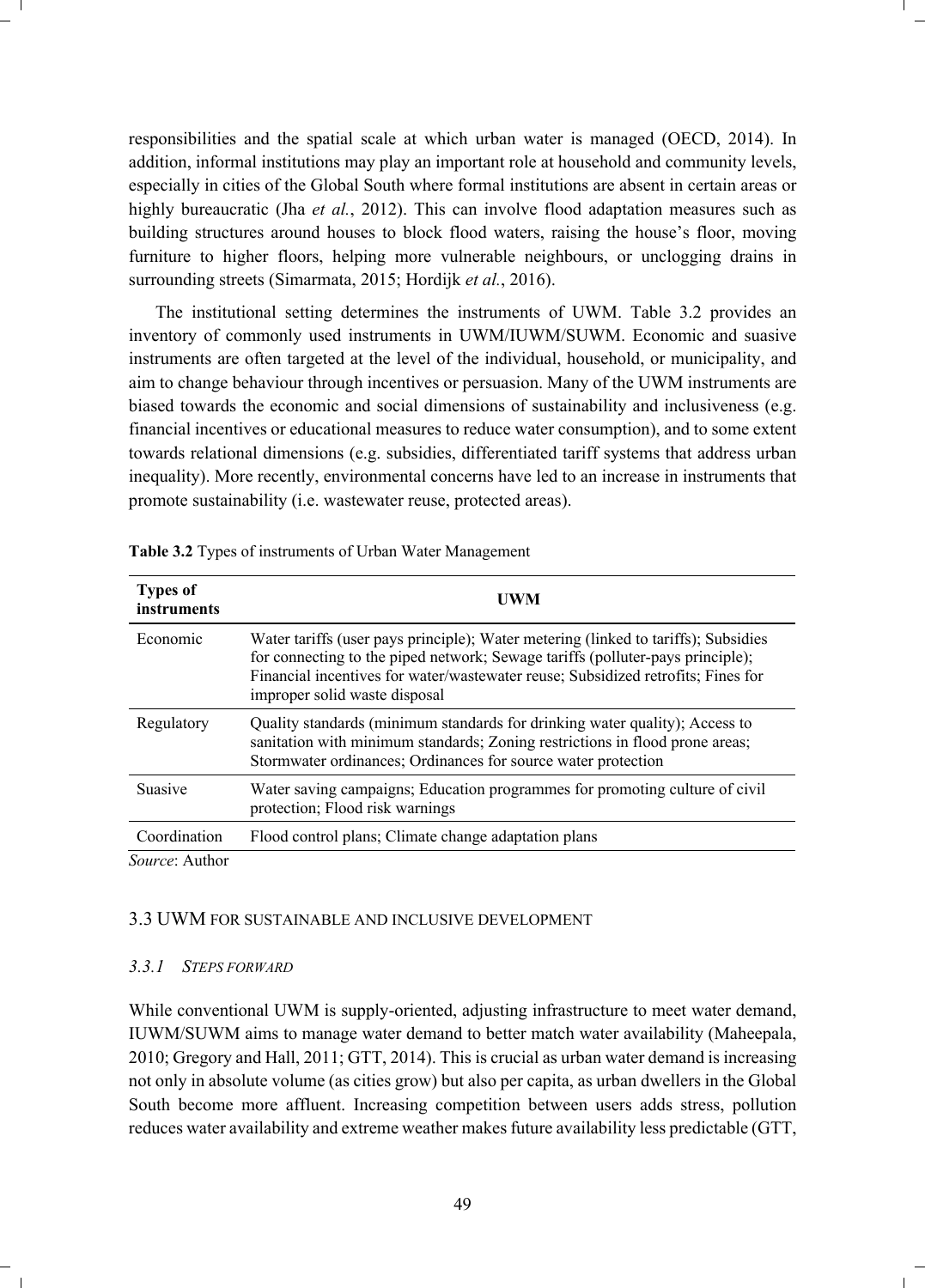2014; OECD, 2014). In the Global North, population ageing means water demand could decrease, with implications for infrastructure investments and potential risks of bacterial aftergrowth in drinking water (Hummel and Lux, 2007). Therefore, flexible approaches to UWM can help reorient investments in infrastructure according to demand (Neto, 2016). In addition, IUWM/SUWM seeks to diversify water sources (i.e. wastewater reuse, rainwater harvesting), further providing water security (Maheepala, 2010).

IUWM/SUWM has the potential to reduce negative environmental impacts by considering upstream and downstream impacts and the basin as a whole (Closas *et al.*, 2012). This can be through protecting green areas, including native flora and fauna in urban waterways and estuaries and around urban areas (Maheepala, 2010).

Decentralized, collaborative and participatory forms of water management, promoted by IUWM/SUWM, are also more inclusive of different views, interests and environmental values (Brown, 2008; Maheepala, 2010). Deliberation and decision-making processes are iterative, long-term and consider the total water cycle rather than one-time, localized processes (Closas *et al.*, 2012).

#### *3.3.2 LINGERING OBSTACLES*

Despite the paradigm shifts towards greater sustainability and integration, the water sector's path dependent nature means that the shift towards IUWM/SUWM is slow. Retrofitting existing infrastructure and technology involves high transitioning costs and can lead to stranded assets (Brown and Farrelly, 2007; Brown, 2008; Closas *et al.*, 2012; Marlow *et al.*, 2013; OECD, 2015b; Bos and Gupta, 2018). Investment and technological 'lock in' delays the uptake of alternatives (Marlow *et al.*, 2013). Local governments often lack the necessary funds or capacity to leverage capital investments, and they remain dependent on higher levels of government (Closas *et al.*, 2012). Water management institutions tend to be resistant to change and have low adaptive capacity (Van de Meene *et al.*, 2011; Marlow *et al.*, 2013). Transitioning to IUWM/SUWM also relies on a change in values throughout society (Gabe *et al.*, 2009). It is mainly pushed for by social groups with more inclusive views regarding UWM (Gabe *et al.*, 2009; Winz *et al.*, 2014). Moreover, switching to new infrastructure and processes may involve trade-offs that require careful consideration. For instance, SUWM encourages innovative solutions that may be energy-intensive (e.g. desalination, pumps for rainwater tanks) or risky (e.g. wastewater reuse) (Marlow *et al.*, 2013).

The IUWM/SUWM literature remains largely prescriptive, and the few empirical studies available reveal a failure to go beyond ad hoc demonstration projects (Harding, 2006; Mitchell, 2006; Brown and Farrelly, 2009). Learning experiments and innovation at local and basin levels are not easily transferred to urban decision-making processes and policy (Pearson *et al.*, 2010; Farrelly and Brown, 2011). Such knowledge transfers require adequate social learning mechanisms and coordination mechanisms (e.g. bridging organizations), long-term strategic planning and the identification of new solutions through the inclusion of research and development partners in key projects (Farrelly and Brown, 2011; Van de Meene *et al.*, 2011; Colenbrander, 2018). Limited human and financial resources, a lack of available information,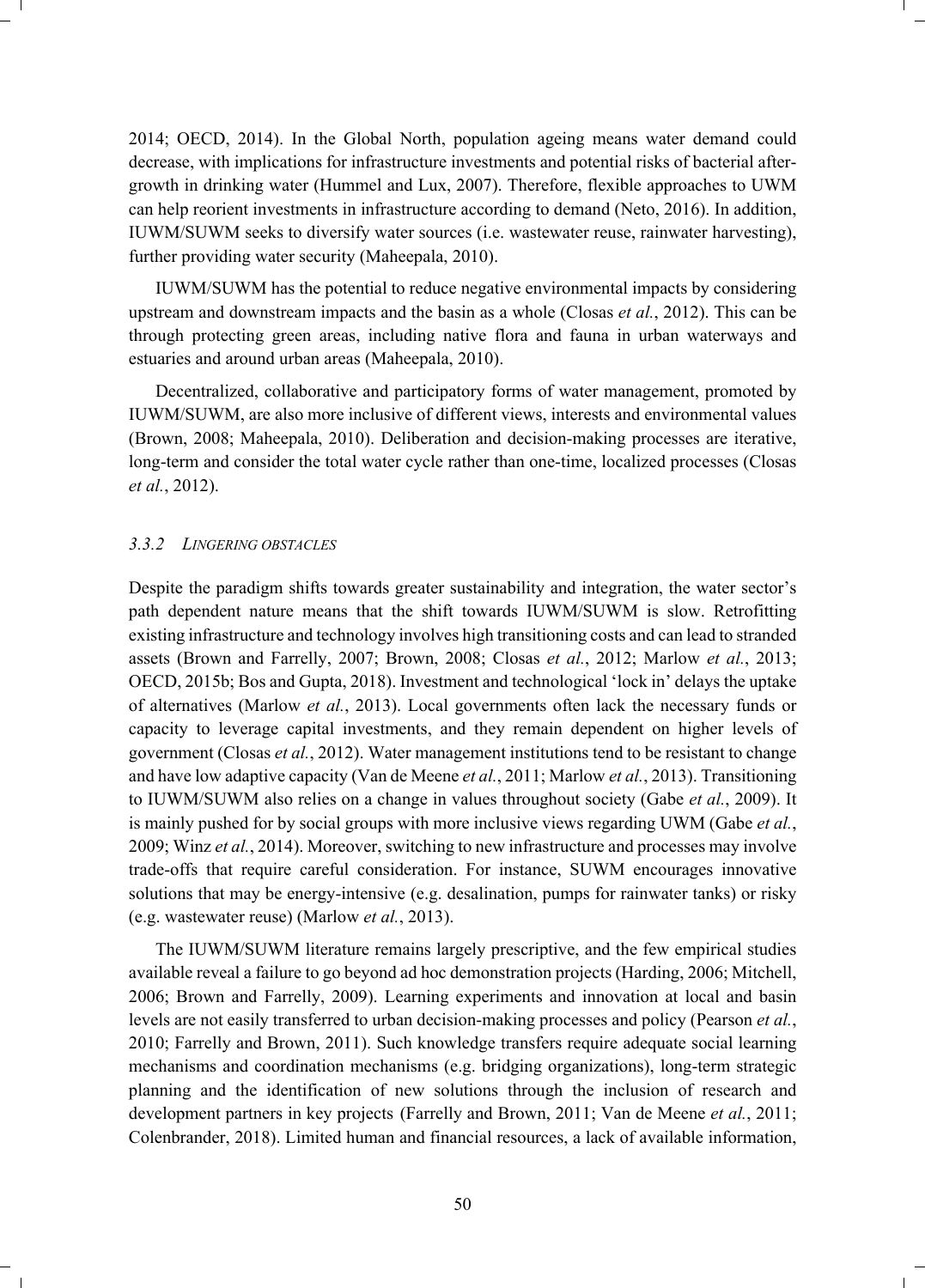a lack of industry-wide experience and knowledge, a lack of monitoring and evaluation and poor communication processes further represent obstacles to the implementation of SUWM/IUWM (Brown and Farrelly, 2007; Adank *et al.*, 2011).

Institutional inertia further represents a barrier to the implementation of SUWM/IUWM, in particular for proactive responses to increasingly complex urban water challenges (Lee, 2000; Brown and Farrelly, 2007). This includes over-centralisation, bureaucratic inefficiencies and lack of sustainable finance, inconsistent regulatory approvals processes, conflicting or unclear mandates amongst organisations, institutional and sectoral fragmentation (despite the aim to integrate the total urban water cycle), unproductive intergovernmental relations and poor collaboration, limited data sharing, unclear property rights and lack of authority of operational organizations (Lee, 2000; Brown and Farrelly, 2007; Adank *et al.*, 2011). The result is often inadequate, fragmented planning and a lack of enforcement of existing plans (Adank *et al.*, 2011). While it is increasingly recognized that institutions contribute to the slow pace of change, there is little understanding on how to overcome this (Brown and Farrelly, 2007, 2009).

Moreover, IUWM/SUWM does not address power relations, nor implementation challenges resulting from a lack of political will, political leadership or political incentives to do so (Brown, 2008; Pearson *et al.*, 2010; Van de Meene *et al.*, 2011). While IUWM promotes local governments' participation in basin-wide planning spaces, these usually lack decisionmaking powers (Vlachos and Braga, 2001). Community participation is often considered inadequate and expert knowledge tends to dominate decision-making to the detriment of local, lay knowledge (Brown and Farrelly, 2007; Van de Meene *et al.*, 2011; Brandeler *et al.*, 2014). IUWM/SUWM also mainly applies to formal settlements, and its references to informal settlements focuses on the need for land use management and land tenure (Porse, 2013).

#### 3.4 SCALAR LIMITATIONS OF URBAN WATER GOVERNANCE PARADIGMS

#### *3.4.1 METROPOLITAN AREAS HAVE UNIQUE CHALLENGES AND OPPORTUNITIES*

A limitation of UWM, and the more recent SUWM/IUWM paradigms, in the context of metropolitan water challenges is their lack of consideration for the spatial scale of the metropolis. The limited MWM literature covers principles of water management for the metropolitan context, and the expansion of decision-making structures and urban water networks to suburban constituencies or peripheral municipalities (Kallis and Coccossis, 2002; Keil and Boudreau, 2006) – topics left unaddressed by the IUWM/SUWM literature. However, inadequate UWM can lead to externalities across a metropolitan region that are difficult for UWM actors to address unilaterally. For instance, a lack of sanitation infrastructure in one metropolitan municipality may affect the neighbouring municipality downstream, through the health risks of contaminated water and the reduced available water for consumption. It can also lead to externalities in the broader basin (i.e. between a municipality and the basin). For instance, high urban water demand means that there is less water available for the basin's other users, such as farmers. Aquifers within metropolitan regions are affected by land use and inadequate wastewater management (Foster and Ait-Kadi, 2012). Metropolitan regions are therefore not just large urban areas, but experience water-related problems of a different nature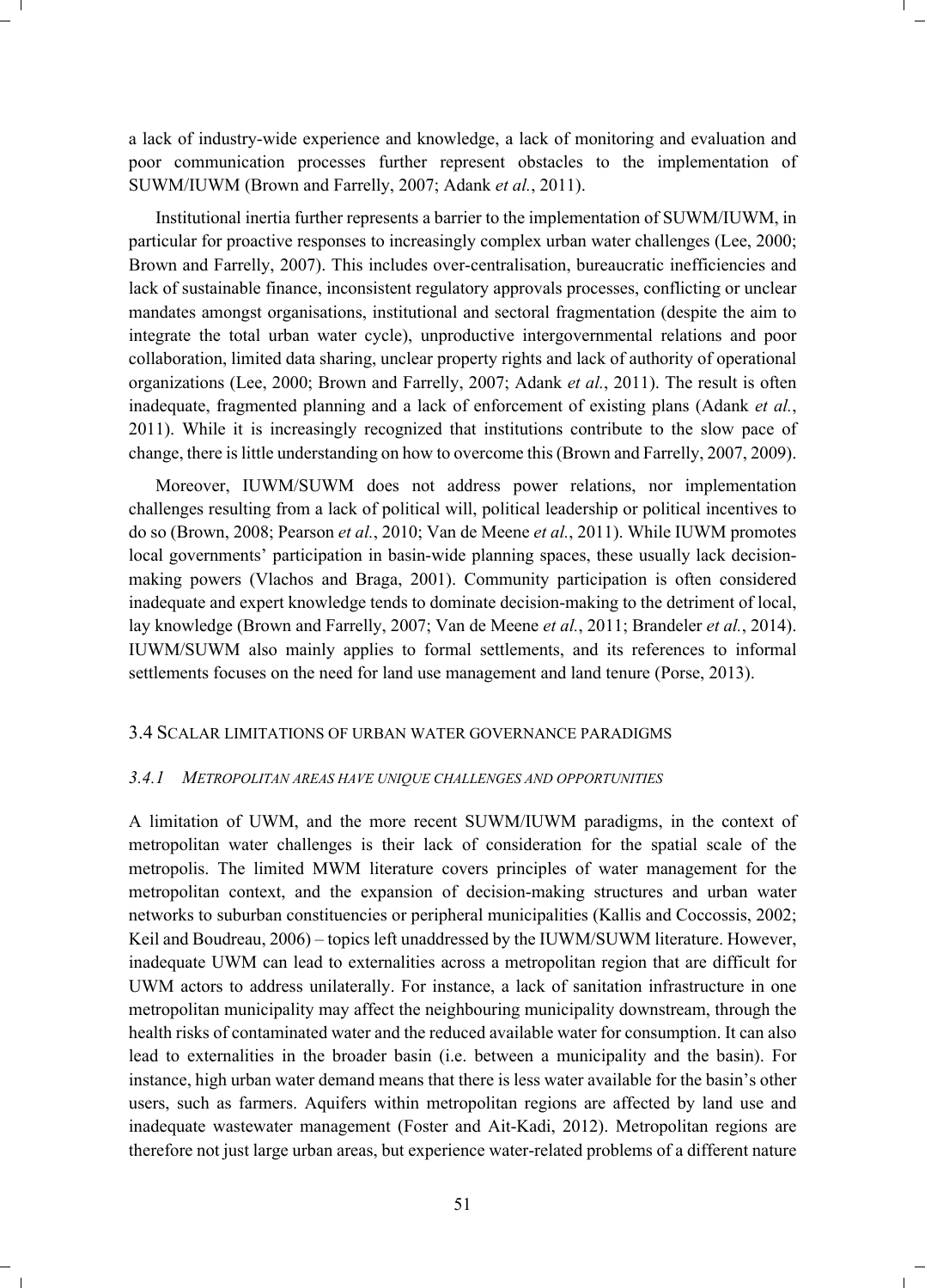than smaller urban areas. Peripheral metropolitan municipalities often face greater water challenges and have fewer capacities to address these alone.

Megacities and large metropolitan regions also present a number of opportunities due to their size (economies of scale), their greater capacity (financial, human) relative to smaller urban or rural areas and the markets (for jobs, products) that they provide for the broader region (GTT, 2014; Kraas *et al.*, 2014; UN-HABITAT, 2016). The resulting "fragmentation of policy making among multiple governmental units diminishes problems of concentrated powers and can promote competition and innovation" (Feiock, 2009, p. 356). Their unique position also makes them centres for research and innovation, including on environmental practices (GTT, 2014; Kennedy *et al.*, 2015). These elements bring significant advantages for facing a range of challenges, including those relating to water.

On the other hand, responsibilities for water distribution, wastewater collection, drainage and flood management often remain at local levels, involving a large number of local governments and private utilities within megacities. Municipalities, the administrative units that form a metropolitan region, are frequently the level at which policy is implemented, but they are often arbitrary and reflect ancient patterns (OECD, 2015b). This can result in incoherent and even contradictory water management practices, as well as inefficiencies, as decisions by one municipality may impose positive or negative externalities on others (Richardson, 1989; Feiock, 2009; OECD, 2011; Sorensen, 2011; Li *et al.*, 2015). It may also hamper the capacity of cities to build the necessary coalitions of actors or structures of governance (Aguilar, 2008) and to foster productive cooperation (Kim *et al.* 2015). Metropolitan regions often experience governance fragmentation, through "overlapping or disconnected institutional structures, national government intervention overpowering local authorities, and disconnections between land and water sectors" (Li *et al.* 2015: 603) and environmental planning and resource management (Kim *et al.* 2015). Local governments within the same metropolis may be affiliated to different, even rival, political parties. They often struggle to develop cohesive responses to shared challenges due to the inconsistency of available data, data dispersion across agencies and the lack of information-sharing mechanisms (OECD, 2016).

The growth and multiplication of metropolitan regions and megacities puts pressure on service delivery and infrastructure development, as well as on adequate management (Vlachos and Braga, 2001, p. 4). Municipalities within a metropolitan region often share water resources, and their water-related activities affect each other (e.g. lack of sewage treatment upstream, deforestation around areas of springs), but due to their politically fragmented nature, they struggle to develop coherent policies and plans to address these shared concerns. An exclusive focus on local practices in urbanized basins leads to water resource degradation, irrational investments and sector-oriented management (Toledo Silva and Amaral Porto, 2003; Foster and Ait-Kadi, 2012). This is even more complex in metropolitan regions with large numbers of jurisdictions within the urban area. Moreover, many of the world's largest cities are located in the Global South, in areas particular vulnerable to climate change, they hold pockets of extreme vulnerability and lack coping mechanisms (Kraas *et al.*, 2014). They often experience rapid growth, especially on their margins, challenging an already fragmented institutional set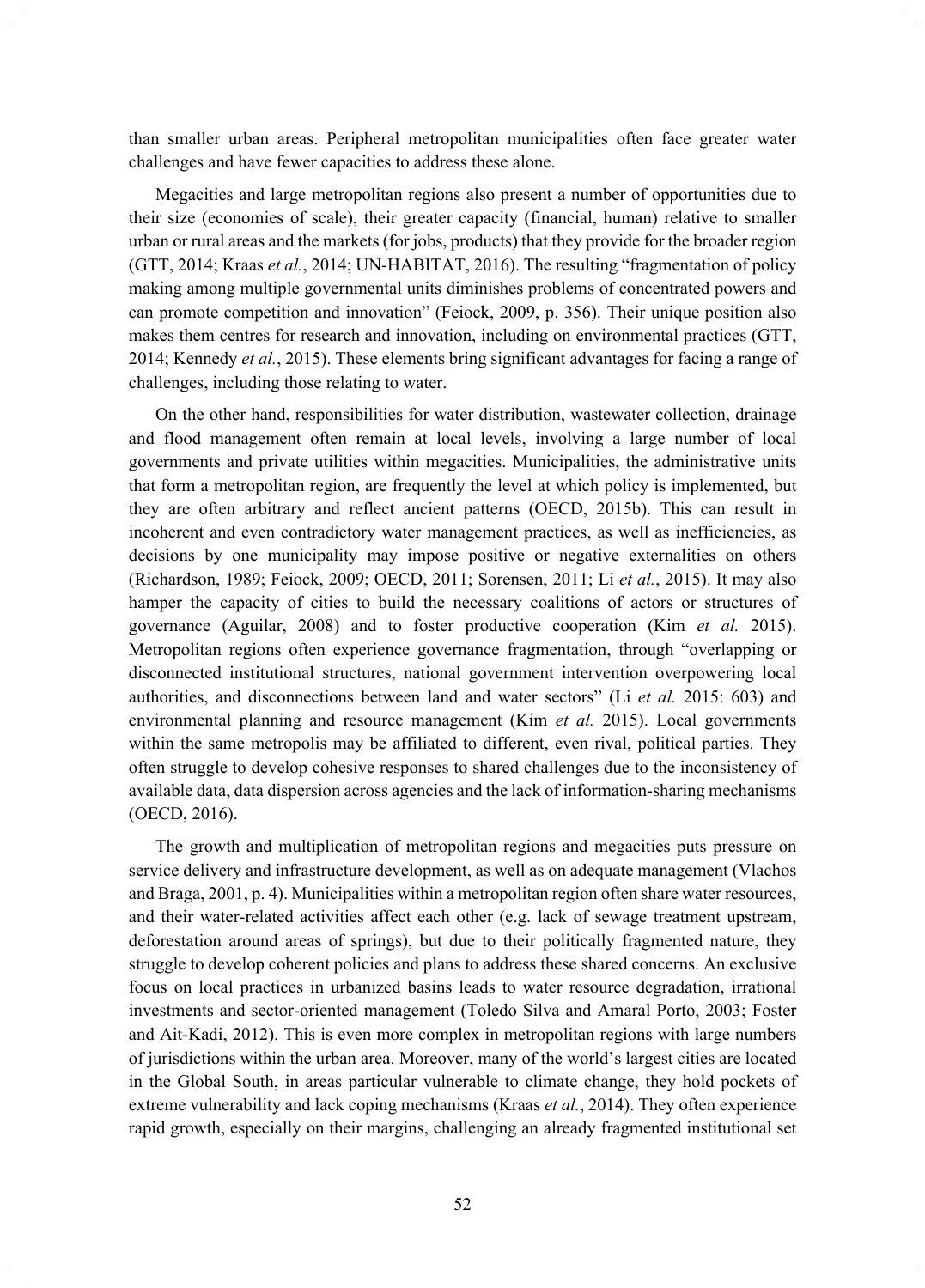up and further weakening regional planning and coordination (Adank *et al.*, 2011).

#### *3.4.2 UWM IGNORES THE LINKAGES TO THE RIVER BASIN*

The mismatch between the spatial boundaries of institutions (with administrative functions) and the biophysical systems they are dealing with (river basins and aquifers) can be an obstacle for addressing urban water challenges (Abdullah and Christensen, 2004; Cumming *et al.*, 2006; Young *et al.*, 2008; Salzman *et al.*, 2014; OECD, 2015b).<sup>17</sup> UWM focuses on urban (often municipal-level) concerns and needs and does not address those of the river basin and the links between the two spatial scales, which hinders sustainable and inclusive policies (Brown, 2008; Van de Meene *et al.*, 2011). The scholarship on IUWM and SUWM does so to a greater extent, by highlighting the importance of urban-rural relationships (Pearson *et al.*, 2010; Bahri, 2012) and advocates for broadening mandates to incorporate ecosystem health, basin management, biodiversity conservation, conflicts and competing water uses, wastewater treatment and disposal, risk prevention, and integrating all urban activities (Coccossis and Nijkamp, 2002; GTT, 2014). This is evidenced by the increased prominence since the early 1990's of water and rivers in urban planning (Levin-Keitel, 2014). As water resources become scarcer, interlinkages between urban and rural areas need to be better understood (Pearson *et al.*, 2010). However, although more projects incorporate basin considerations, they usually are municipal projects with strong technical components and they rarely extend beyond city boundaries to focus on the interaction between people and the natural environment (Neto, 2016).

IUWM/SUWM actors also do not interfere in water allocation, which is typically the mandate of higher levels of government. Local governments have limited (or no) mandates on how water resources are used outside their borders, even if these resources are part of the same basin (e.g. in irrigation or hydropower), which may have enormous implications for water availability (Maheepala, 2010). They also generally do not focus on managing surface and groundwater systems within their borders, reducing evapotranspiration and preserving environmental flows (Pearson *et al.*, 2010). In addition, responsibilities for urban water are not clearly coordinated with basin actors. Rather, mandates are often unclear, fragmented and overlapping, leading to tensions between professionals and politicians with different values and views (Brown, 2008; OECD, 2016; Brandeler *et al.*, 2019). As decisions within the river basin are (mainly) made by different actors than those within UWM, learning is not easily transferred between the two scales (Pearson *et al.*, 2010).

Urban areas depend on biodiversity and ecosystem services (BESS) or nature's contributions as they are currently referred to, which can be produced within their borders, but more often in their rural hinterlands, or further away (e.g. virtual water through food imports). These ecosystem services play essential roles for the sustainable and inclusive development of cities, and cities can have profound effects on them. Ecologists have only recently started to show interest in urban areas and how to address urban environmental problems (Grimm *et al.*, 2008). Urban water scholars and urban planners also increasingly recognize the benefits of BESS within cities (e.g. urban forests can reduce stormwater runoff (Xiao and McPherson,

 $17$  This issue is also referred to as "hydro-administrative mismatch" by the OECD (2013).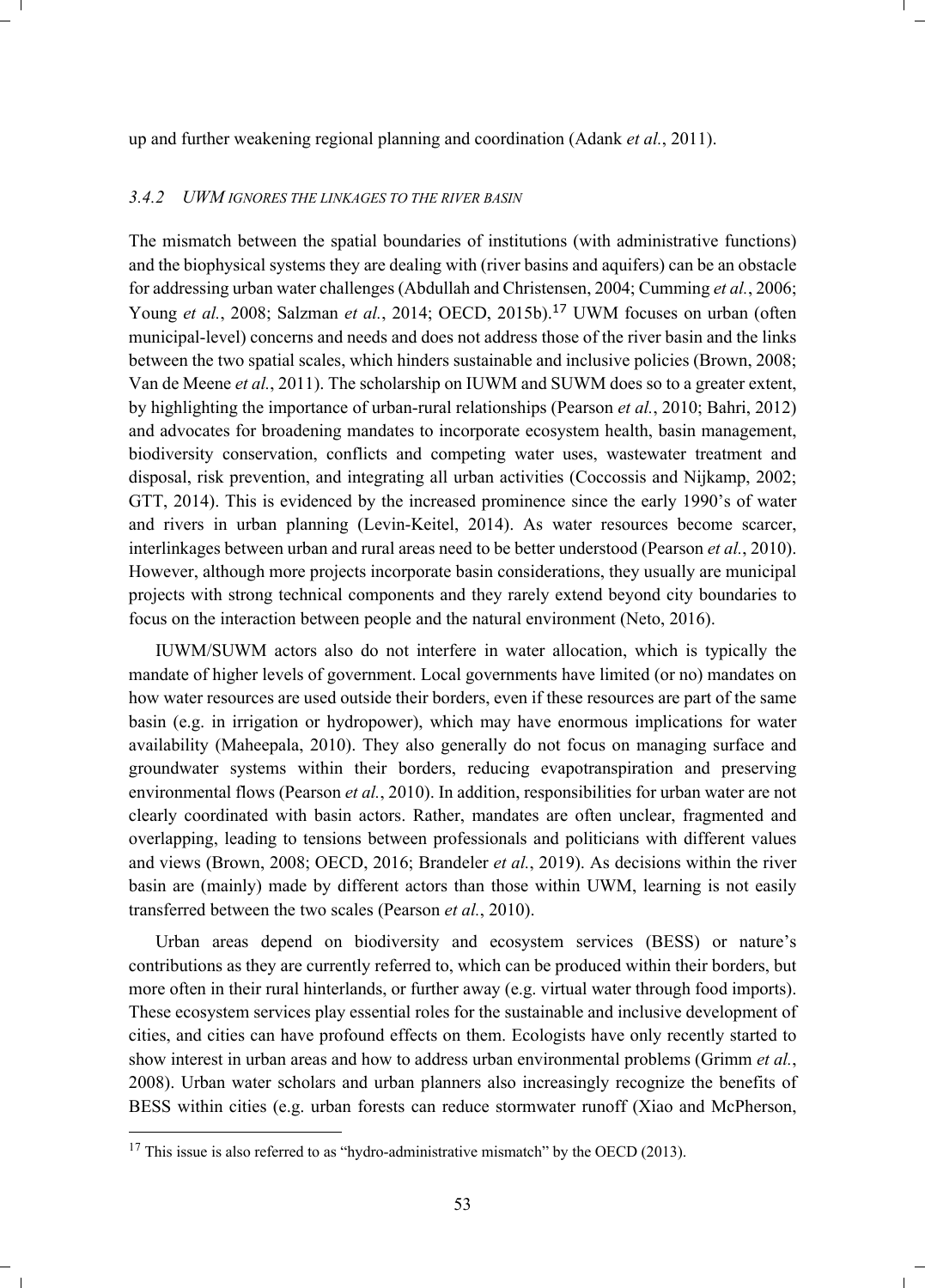2016) and prevent pollution in urban waterways and groundwater resources (Livesley *et al.*, 2016)) and those from the wider watershed (e.g. protecting upstream areas for urban water supply and water purification services (Kenny, 2006)). However, despite this convergence between scholarly disciplines, cities continue to create externalities related to their management of water resources and related ecosystems (i.e. contamination from sewage affecting communities downstream, high water demand requiring reallocation to urban uses from other uses, soil sealing affecting infiltration and aggravating risks within the city and downstream). Conflicts between environmental sustainability and the right to housing agendas are common at the urban/rural interface of large cities, as low-income populations are pushed to the margins through a real estate driven process of social-spatial exclusion and occupy watershed areas (Refinetti, 2006; Klink, 2009).

#### 3.5 INFERENCES

This chapter reviewed the urban water management literature to gain insights on how it understands and addresses metropolitan water challenges. It explored this in relation to two knowledge gaps identified in 1.2.3, namely (a) how the literature relates to the river basin context and conceptualizes urban/rural relations, (b) how the literature relates to the metropolitan context as a multi-jurisdictional and often heterogenous urban environment. Multiple factors were identified by the UWM literature review that may facilitate or hinder sustainable and inclusive development. In conjunction with these factors, the research examined whether political fragmentation within metropolises and the lack of mandates over rural areas of their basin also play a role in determining the effectiveness of UWM institutions and instruments in terms of sustainability and inclusiveness.

#### *UWM elements for Sustainable and Inclusive Development*

The literature review highlighted a shift from conventional approaches towards paradigms such as IUWM and SUWM, which embrace sustainable and inclusive development principles. These principles are promoted through institutions and instruments that implement water demand management, diversify water sources, protect valuable ecosystem services, foster decentralization and participation and facilitate social learning. Common obstacles that hinder effective implementation are path dependency, a focus on technological fixes, the difficulty to scale up local initiatives, rapid demographic changes (shrinking cities in the Global North and rapid, unplanned urban growth in the Global South), limited local budgets (especially in the Global South) and a lack of knowledge sharing. The empirical chapters evaluate whether such measures are part of the responses to metropolitan water challenges, and if so, how effective they are.

#### *Political fragmentation within metropolitan areas*

Metropolitan regions tend to be composed of multiple local governments that have more or less autonomy in decision-making. However, UWM is normally restricted to the mandates of local level actors, which means that metropolitan regions can concentrate a significant number